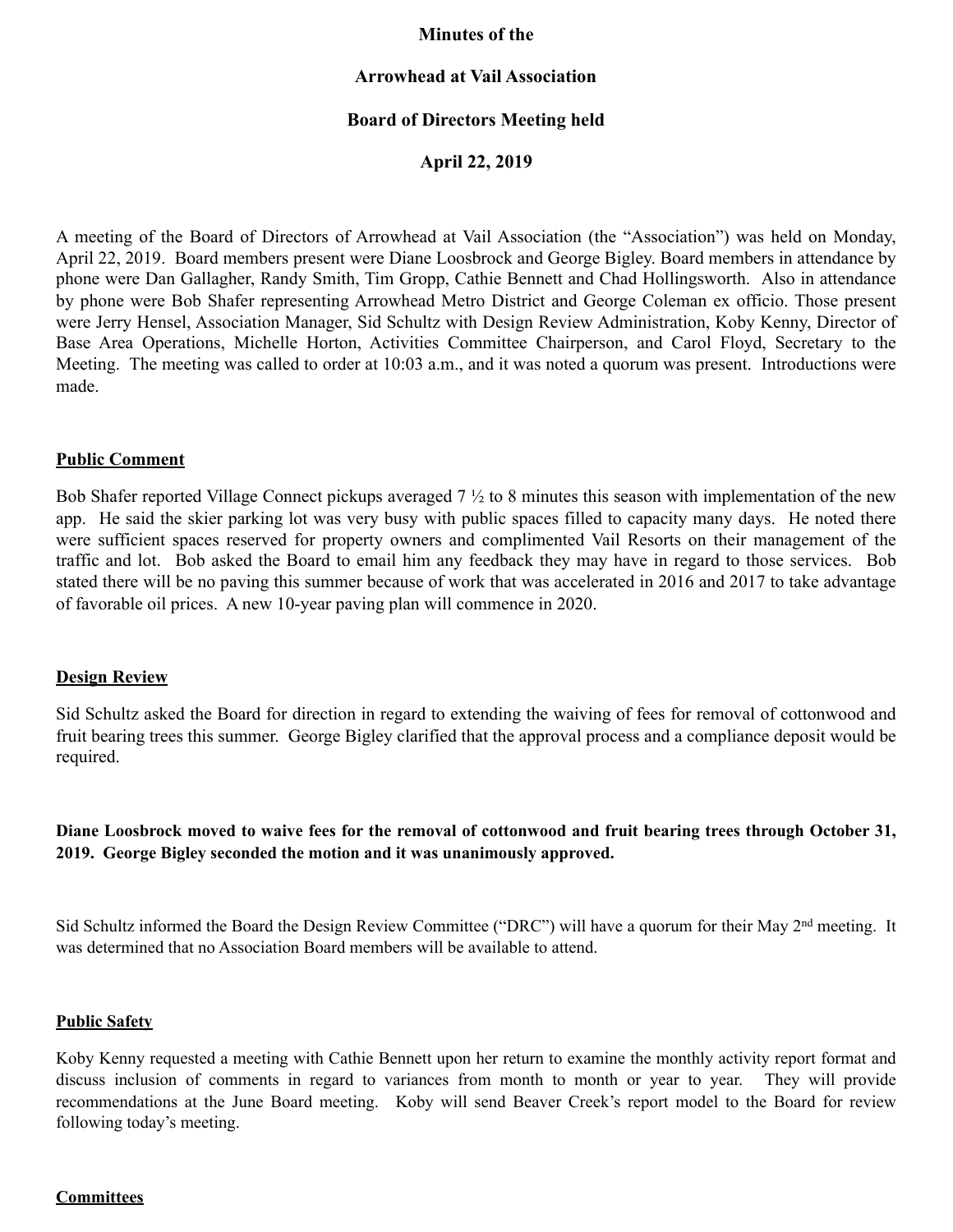Tennis: Dan Gallagher relayed the Tennis Committee's recommendation to authorize 25 non-resident family tennis memberships for Country Club of the Rockies ("CCR") and Arrowhead Alpine Club ("AAC") members at a cost of \$250. Jerry Hensel commented on the need for better promotion of this opportunity.

## **Diane Loosbrock moved to authorize 25 non-resident family tennis memberships for Country Club of the Rockies and Arrowhead Alpine Club members at a cost of \$250. Tim Gropp seconded the motion and it was unanimously approved.**

Activities: Michelle Horton spoke about the schedule of planned summer activities. Four Thursday Afternoon Club ("TAC") events have been confirmed through Broken Arrow. She proposed four additional events, pending availability of Broken Arrow, including an ice cream social summer kick-off on June 21<sup>st</sup>, a hiking day offering three levels of hikes on July  $6<sup>th</sup>$  followed by burgers and hot dogs available for purchase at Blinky's, a movie night on July  $20<sup>th</sup>$ , and a backyard BBQ and games at Broken Arrow on August 17<sup>th</sup>. The total cost for the four events, not including TAC, is \$1,725.00. George Coleman suggested adding \$500 to the requested amount to support additional activities. Discussion took place regarding the current state of the budget and Jerry Hensel estimated a \$30K savings in capital. Diane Loosbrock noted July 20<sup>th</sup> is one of the transportation nights to Bravo!. Randy asked if there will be a cost to attendees. Michelle explained the facilities fee is to open Broken Arrow and provide food and drink for purchase. She added there are a few budgeted line items for snacks for the children. The Board was in agreement to open TAC to the public, and discussed ways of promoting the events. Dan Gallagher thanked Michelle on behalf of the Board for her efforts and the terrific job she and the committee have done.

# **Motion was made by Diane Loosbrock to approve \$2,225.00 for additional summer community activities. Randy Smith seconded the motion and it was unanimously approved.**

Diane Loosbrock read aloud a thank you letter she prepared for CCR on behalf of the Board related to collaboration on the cross-country trails. Dan Gallagher will mail the letter to CCR. Diane thanked Bob Shafer and the Arrowhead Metro Board for their cooperation and providing shuttle buses for summer events. Diane summarized the schedule for transportation to four Bravo! events including Jurassic Park movie night, Tosca performance, Beethoven and Brahms, and closing night. On July 4th, there will be two buses looping from the Arrowhead Circle to Vail 8:00 am to 11:30 am. At 11:30 one of the two buses will shuttle between Arrowhead and Beaver Creek. The Vail bus service will end at 5:00 pm, and Beaver Creek bus service will end at 11:00 p.m. On Saturday and Sunday of Labor Day weekend, one bus will shuttle between Arrowhead and Beaver Creek from 11:00 a.m. to 7:00 p.m. for Oktoberfest. This transportation will be available to property owners and their guests on a first come first served basis.

Alpine Club Pool Advisory Committee: Discussion took place in regard to pool closing hours in winter vs. summer. George Bigley said the AAC staff receives negative feedback on a daily basis throughout the winter when closing the pool at 7:00 p.m. He noted AAC and Vail Resorts do not have a strong opinion in regard to closing at 7:00 p.m. or 8:00 p.m. George stated they are looking for input from the community on what they feel serves best, taking into consideration those who live near the pool and their use and enjoyment of their property vs. the rest of the community and renters. Because 8:00 p.m. feels later in the winter than summer, George suggested the possibility of a flex winter schedule with pool closure at 7:00 p.m. until a certain date in February and then changing to 8:00 p.m. He said the Advisory Committee will gather more input over the summer to make the best decision which will take effect in November.

Landscaping/Beautification: Cathie Bennett gave an overview of the lighting analysis proposal received from Innovative Lighting Consultants. The scope of the analysis will include recommendations for modernization of fixtures and lighting, and identifying dark areas where more lighting may be needed. Jerry explained, when the analysis is complete and a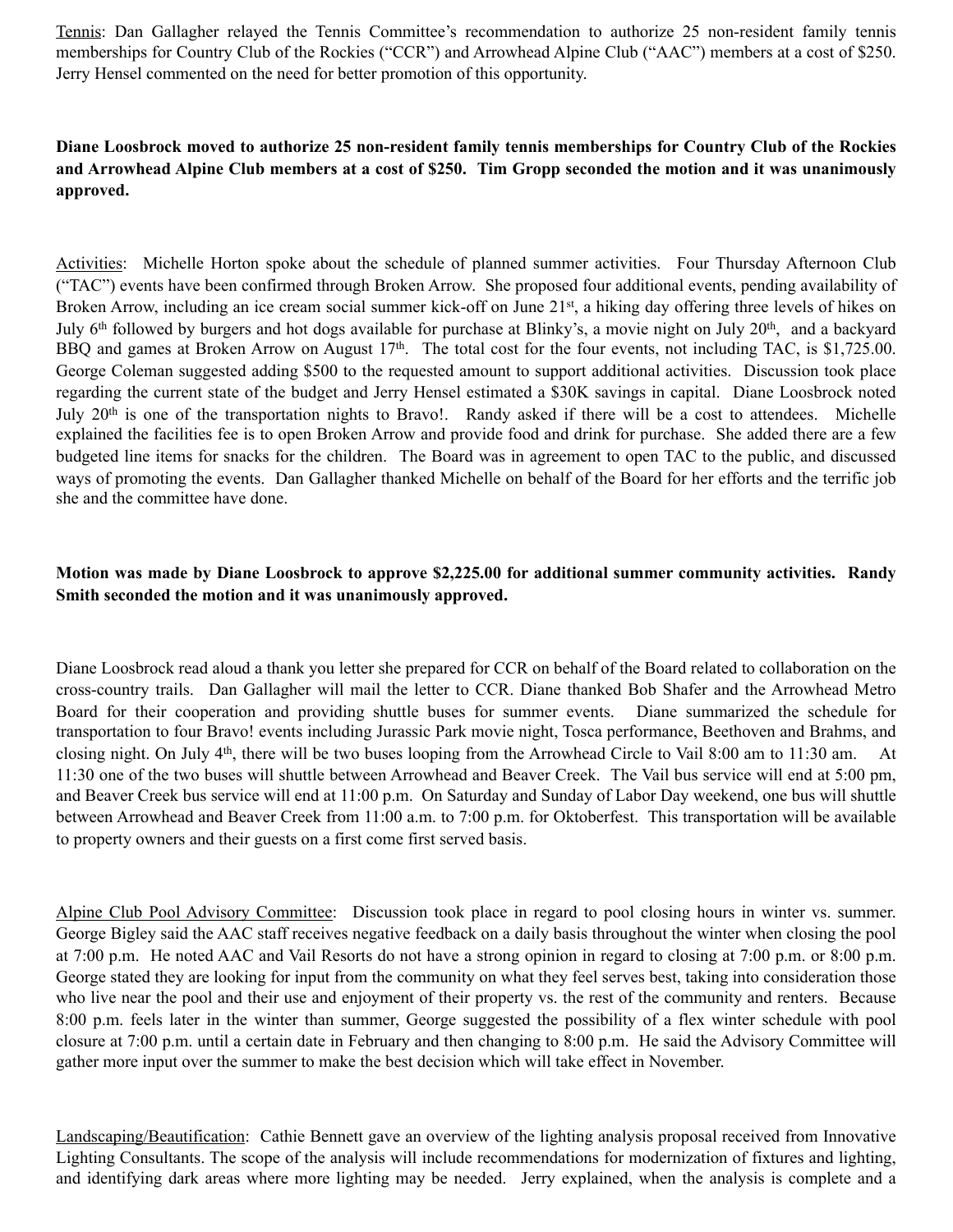capital number is presented, the Association and AMD Boards can decide how to phase the project. The Board was in agreement to proceed with executing the consulting contract with no legal review.

## **Tim Gropp moved to increase the budget by \$2,600 for the lighting analysis capital project. Diane Loosbrock seconded the motion and it was unanimously approved.**

Communications and Marketing: Randy Smith reported the committee has developed a three-month calendar of activities for the summer. He explained the objective of this schedule is to identify how much activity is going on and how frequently communication to homeowners will need to occur, with a goal of keeping them informed but not overwhelmed. The committee is looking at a more frequent approach than the bi-annual newsletter, and has been talking with a local resource to prepare these communications on a monthly or bi-weekly basis. The next committee meeting is this Friday. After that meeting, there will be a plan and associated cost to have someone engaged to do this work.

Public Safety: Cathie Bennett addressed construction site management. She said, after conversations with Vail Resorts staff and the Design Review Committee, her view is that it is the general contractor's responsibility to manage their site, and the Association's responsibility to protect residents from the inconvenience of construction near their home. She recommended no change to the regulation. Cathie reiterated the option of subcontractors dropping materials at their project site, parking in the skier lot, and shuttling to the site. Randy Smith suggested Public Safety assist the Design Review staff with documenting construction site parking violations. Dan Gallagher asked Koby Kenny and the committee to coordinate with the Design Review compliance officer how to better enforce construction site parking violations. Dan asked Koby to report back to the Board on this matter at the June Board meeting.

Cathie Bennett informed the Board that the Short-term Rentals Helper and Host Compliance merge has been finalized. She said the Host Compliance bid has increased because their audit revealed more rentals in Arrowhead than anticipated. Cost line items and cost sharing with AMD were discussed. Cathie estimated an annual licensing fee of \$200 would cover the Host Compliance fees. Dan Gallagher recommended the contract be sent to the Association's legal counsel for review. He further suggested Cathie and Bob Shafer hold a conference call with Host Compliance to confirm pricing and staging of services needed. Cathie will also schedule a conference call with Jerry, Bob, and Beaver Creek or Bachelor Gulch who have worked with Host Compliance. Dan spoke about setting a timeline and target date for having the regulation in place and those renting their properties registered. Dan asked Cathie to send a report on these matters to the Board before the next meeting.

**Motion was made by Cathie Bennett to have the Host Compliance contract reviewed by the Association's legal counsel. George Bigley seconded the motion and it was unanimously approved.** 

Nominating: Diane Loosbrock reported two individuals have expressed interest in a Board position, one of which was determined ineligible this year because of the density requirements. Dan Gallagher asked Randy Smith to consider authorizing one additional call for candidates communication.

#### **Financials:**

Tim Gropp reviewed the financial statements as of March 31, 2019 noting real estate transfer assessments ("RETA"") are slightly behind budget. Approximately \$142K in RETA is pending and expected to close by the end of April. Jerry gave an update on the trash removal agreement. The rate was reduced by \$2.00 per month, per household, by extending the